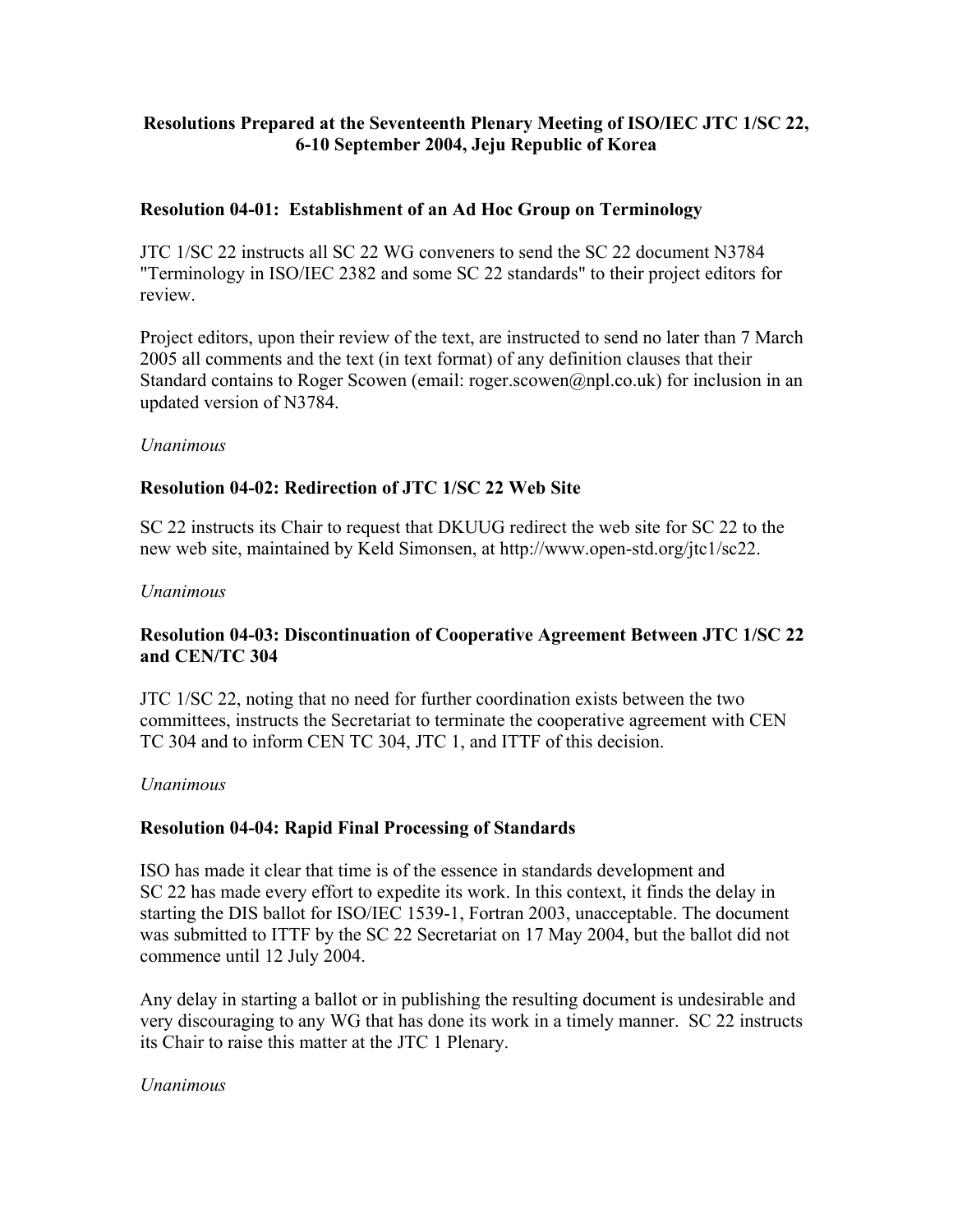# **Resolution 04-05: Standards for 2005 Periodic Review**

JTC 1/SC 22 recommends to JTC 1 that at the end of their 5-year review period, the following standards and technical report be confirmed:

- ISO/IEC 1539-2:2000, Fortran-Part 2: Varying length character strings
- ISO 8485: 1989-Programming languages-APL
- ISO/IEC 10967-1: 1994, Information technology-Language independent arithmetic-Part 1: Integer and floating point arithmetic
- ISO/IEC 13211-2: 2000, Information technology-Programming languages-Prolog-Part 2: Modules
- ISO/IEC TR 15942: 2000, Guidance for the use of Ada Programming Language in High-Integrity Systems

SC 22 instructs its Secretariat to issue letter ballots on maintenance recommendations for the following standards:

- ISO/IEC 14515-1: 2000, Information technology-Portable Operating System Interface (POSIX) –Test methods for measuring conformance to POSIX-Part 1: System interfaces
- ISO/IEC ISP 15287-2: 2000, Information technology-Standardized Application Environment Profile-Part 2: POSIX Realtime Application Support (AEP)

SC 22 instructs its Secretariat to inform JTC 1 and ITTF of these recommendations.

# *Unanimous*

# **Resolution 04-06: Authorization to Initiate NP Ballot for C Mathematical Special Functions**

JTC 1/SC 22 instructs its Secretariat to initiate a New Work Item Proposal ballot on the following proposal, with JTC 1/SC 22 as the proposer:

• Type 2 Technical Report Extensions for the standard library of the programming language C to support Mathematical Special Functions

# *Unanimous*

# **Resolution 04-07: Authorization for Concurrent CD Registration and CD Ballot for ISLISP**

JTC 1/SC 22 authorizes its Secretariat to conduct a concurrent ballot for CD registration and CD approval for the revision of ISO/IEC 13816:1997 Programming language ISLISP.

# *Unanimous*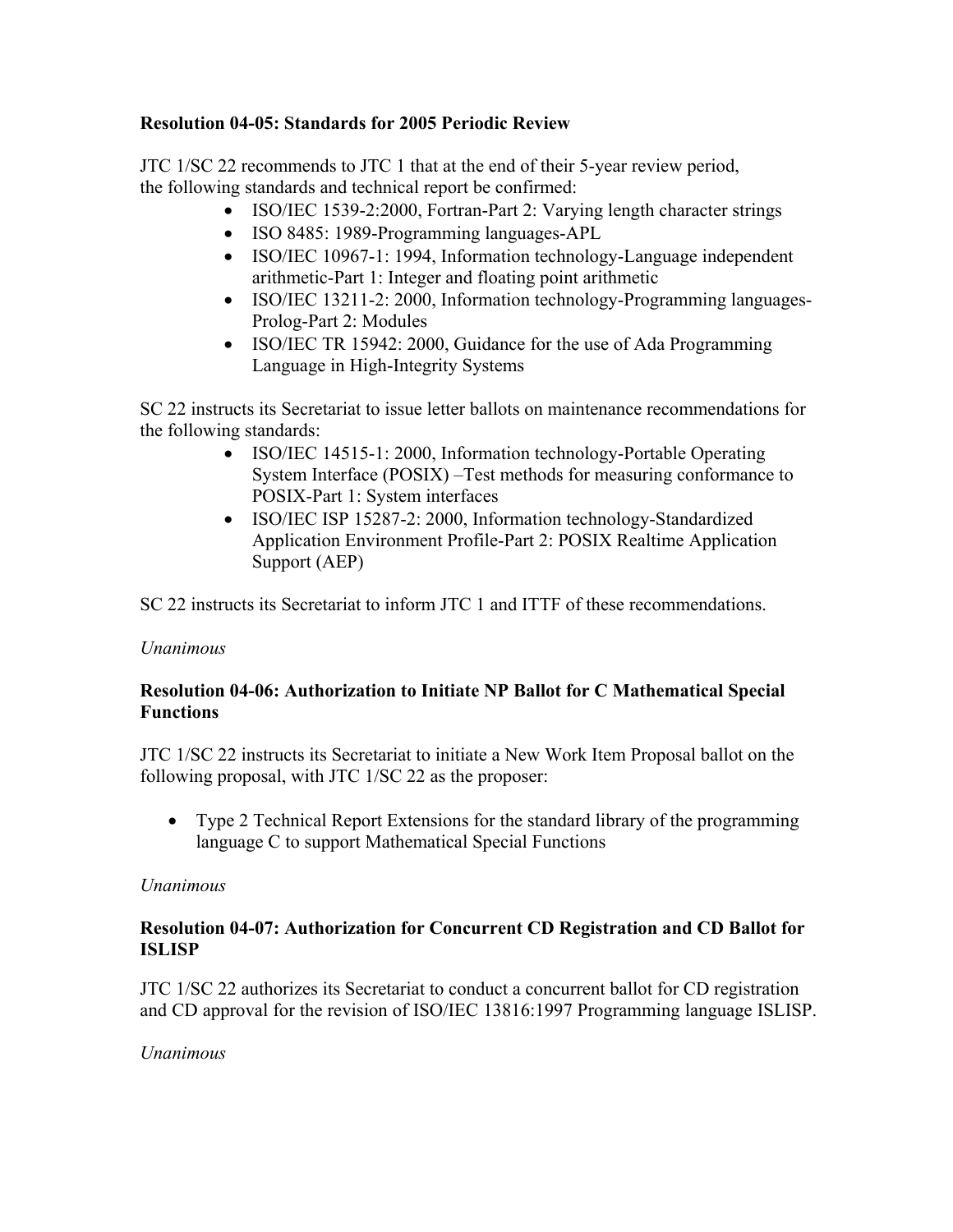### **Resolution 04-08: Authorization for Concurrent PDTR Registration and PDTR Ballot for COBOL Syntax for XML Support and COBOL Collection Classes**

JTC 1/SC 22 authorizes its Secretariat to conduct a concurrent ballot for PDTR registration and PDTR approval of PDTR 24716 Technical Report on Native COBOL Syntax for XML Support and PDTR 24717 Technical Report on COBOL Collection Classes.

### *Unanimous*

# **Resolution 04-09: Further Promotion of Freely Available Specifications**

JTC 1/SC 22 appreciates JTC 1's support for making standards freely available on the Web, and plans on continuing to utilize this capability. However, SC 22 is concerned that the mechanism for obtaining electronic versions of such standards free of charge is hidden from the public at large, which is the very group that SC 22 wishes to reach.

Specifically, a search for a freely available standard by number using the most common web search engine does not turn up the "Freely available JTC 1 documents" page of the JTC 1-endorsed home, www.jtc1.org. However, it does lead the searcher to the ISO On-Line Store page, which allows the searcher to purchase these documents. No statement is made at that site that these documents are actually available electronically without charge.

In order to accurately inform the public at large of the free availability of such standards, SC 22 instructs its Chair to request that the web page on the ISO On-Line Store site describing each of these standards clearly state that there is no charge for electronically downloadable versions.

# *Unanimous*

# **Resolution 04-10: Appointment of Project Editors**

JTC 1/SC 22 approves the following appointments as SC 22 Project Editors:

- Pete Becker (US) for ISO/IEC 14882 Programming language C++
- Matt Austern (US) for ISO/IEC TR 19768 Technical Report on C++ Library Extensions
- Randy Meyers (US) for ISO/IEC 24731 Specification for Secure C Library Functions
- P.J. Plauger (US) for ISO/IEC 24732 Extensions for the programming language C to support decimal floating-point arithmetic and ISO/IEC 24733 Extensions for the programming language  $C++$  to support decimal floating-point arithmetic
- Greg Gicca (US) for ISO/IEC 15291 Ada Semantic Interface Specification

# *Unanimous*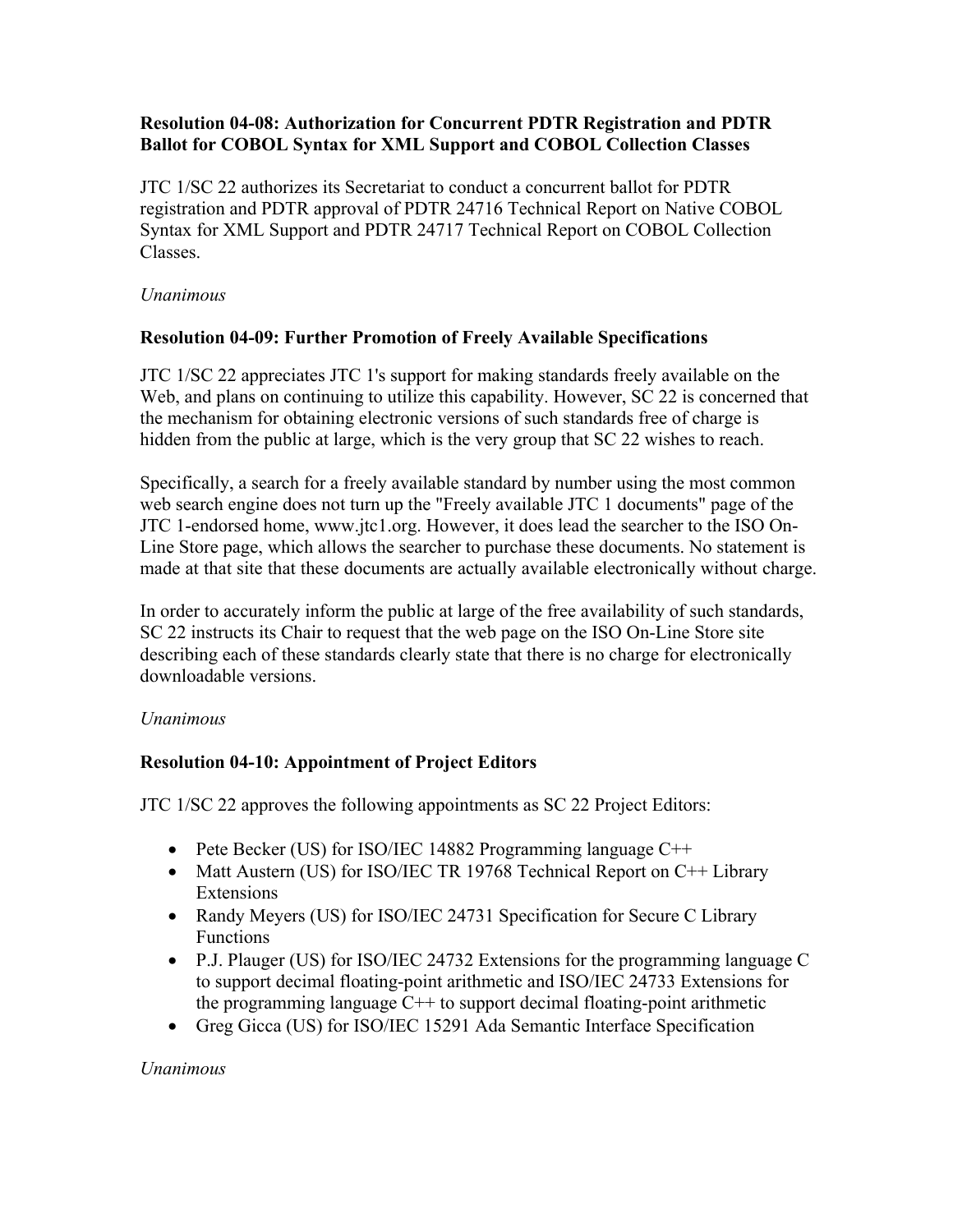# **Resolution 04-11: SC 22 Representative to JTC 1 Vocabulary Group**

JTC 1/SC 22 appoints Roger Scowen as its representative to the JTC 1 Ad Hoc on JTC 1 Vocabulary.

#### *Unanimous*

### **Resolution 04-12: Methods to Increase Coordination and Cooperation of SC 22**

Noting JTC 1 Resolution 11 of 2003 in SC N3684 (JTC 1 N7301), JTC 1/SC 22 requests its Chair to report to JTC 1 the following models that have been (and continue to be) used to increase participation and to improve coordination:

1. Cooperative model

A joint group is established consisting of members from multiple organizations who work to produce a single specification that can be adopted simultaneously by all the participants. ISO/IEC 9945:2001 POSIX (plus technical corrigenda in 2003 and 2004) is a good example of this.

2. Delegation to a National Body (NB)

A separate entity is delegated to undertake technical development of a particular standard or set of standards. For example, some versions of POSIX, Fortran, Ada, and COBOL specifications have been developed by delegation.

3. Liaison

Category A or C liaisons with other standards groups, such as the Open Group and Free Standards Group, are used to maximize coordination. Liaison relationships permit the direct submission of standards for balloting. Additionally, such organizations are encouraged to use the PAS process as appropriate. Linux standards are currently being developed by this mechanism.

4. Fast Track Preview

The practice of Fast Track Preview consists of an NB submitting a draft of a national standard to SC 22 in advance of submission to JTC 1 for approval to Fast Track. This helps SC 22 and member NBs to gather experts for review, and budget time and resources. Examples are M and Extended BNF.

#### *Unanimous*

# **Resolution 04-13: Ad Hoc on the Future Directions for SC 22**

JTC 1/SC 22 resolves that the Ad Hoc on the Future Directions for SC 22 be continued for a period of one year with Jonathan Hodgson as convener.

The Ad Hoc is charged to explore the following four areas agreed upon at the Ad Hoc Meeting on the Future of SC 22 held on 6 September 2004:

- Support for High Integrity Applications
- Libraries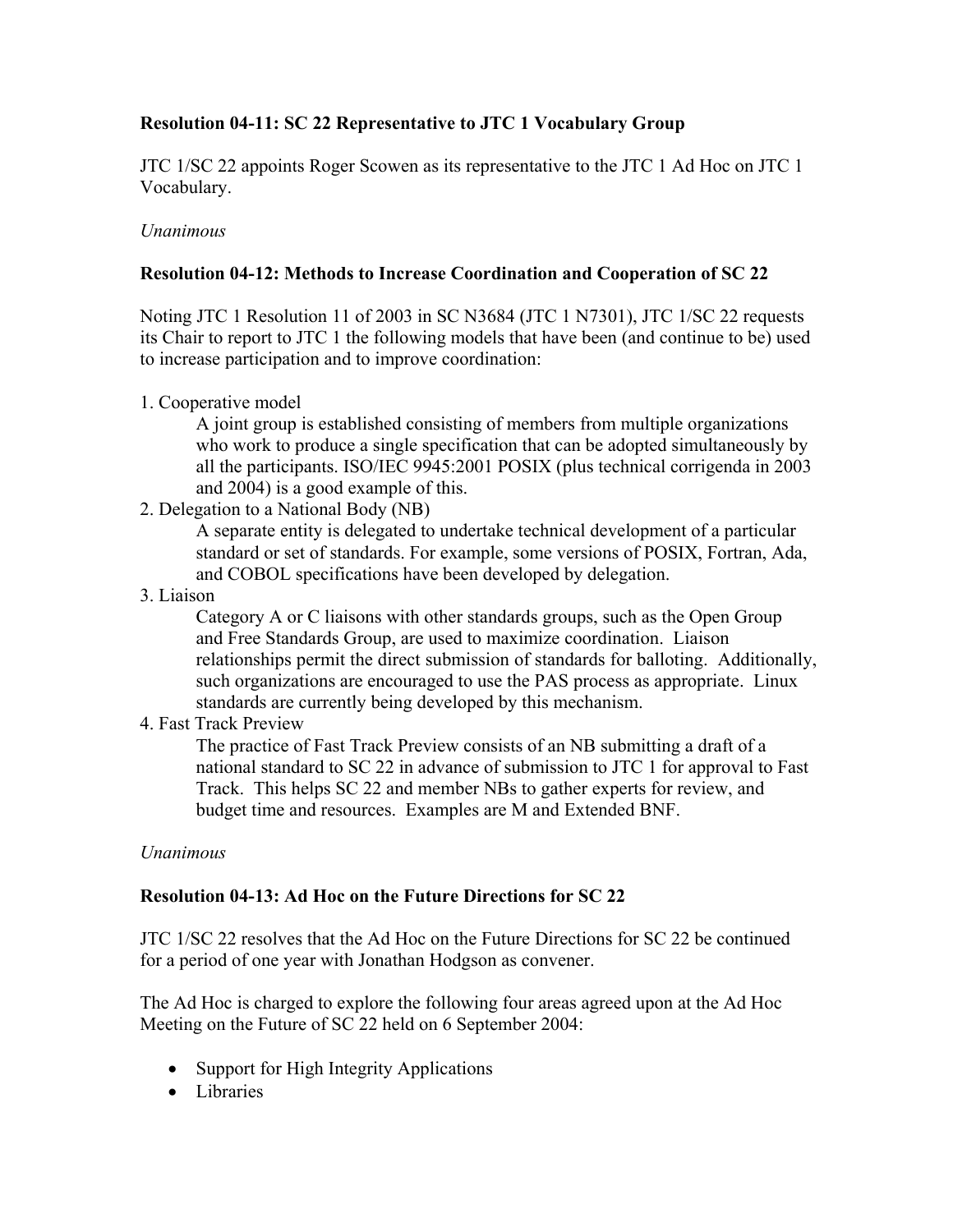- Industrial Consortia
- Standards Education

SC 22 instructs the convener to organize a meeting of the Ad Hoc in March 2005 to report on and prepare recommendations for the 18th SC 22 plenary, on future work directions for SC 22. SC 22 instructs that agenda time at the March meeting is to be given only to those items for which a written contribution is submitted by 15 January 2005. Should no written contributions be submitted for this meeting, the meeting shall be canceled.

### *Unanimous*

# **Resolution 04-14: JTC 1 Questionnaire**

In response to JTC 1 Resolution 14 of 2003 in SC 22 N 3690 (JTC 1 N7301), JTC 1/SC 22 recommends the following packaging of standards:

- POSIX Package
	- o ISO/IEC 9945-1: 2003 Information technology-POSIX-Part 1: Base Definitions
	- o ISO/IEC 9945-2:2003 Information technology-POSIX-Part 2: System Interfaces
	- o ISO/IEC 9945-3:2003 Information technology-POSIX-Part 3: Shell and Utilities
	- o ISO/IEC 9454-4:2003 Information technology-POSIX-Part 4: Rationale
- COBOL Package
	- o ISO/IEC 1989:2002 Programming languages COBOL
	- o ISO/IEC TR 19755:2003 Object Finalization for Programming Language **COBOL**

SC 22 requests that WG conveners consider at their meetings additional standards packages that can be recommended to JTC 1.

#### *Unanimous*

# **Resolution 04-15: Coded Character Sets**

JTC 1/SC 22 agrees that the proposed implementation of coded character set support described in document N 3758 agrees with the principles for coded character set support previously adopted by SC 22, notably resolution 02-24. JTC 1/SC 22 instructs WG 9 to consider referencing ISO/IEC TR 10176 Annex A in the revision of the Ada language standard.

*Approval: 4 (Canada, Korea, Japan, United States)*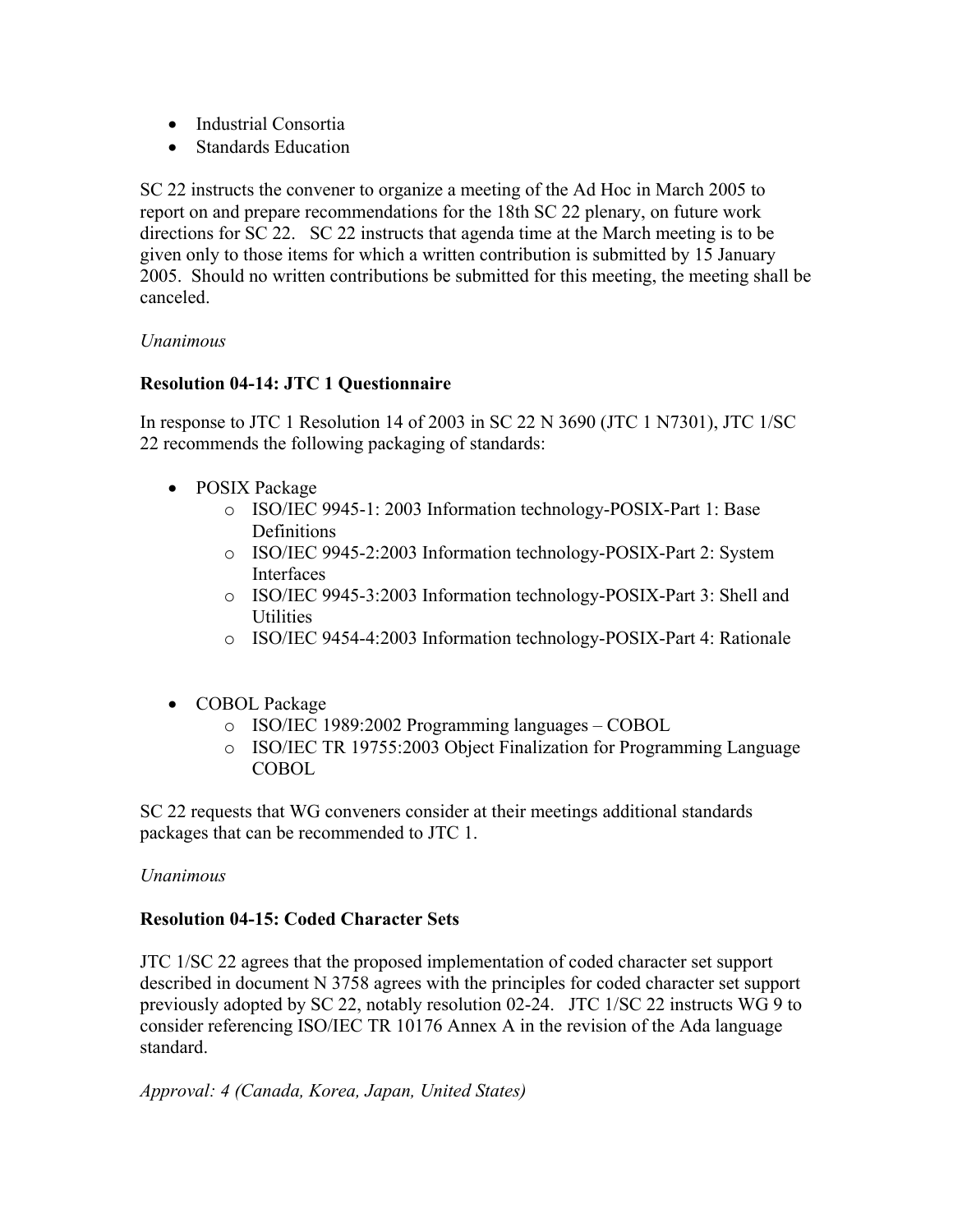*Disapproval: 0 Abstention: 1 (United Kingdom) Not Voting: 1 (Netherlands)* 

# **Resolution 04-16: ISO/IEC TR 24715 Technical Report on the Conflicts between the ISO/IEC 9945 (POSIX) Standard and the Linux Standard Base Specification (LSB)**

JTC 1/SC 22 instructs the project editor for the Technical Report on conflicts between POSIX and LSB to make available a draft of the report based on LSB 2.0.1 before the commencement of the PAS Transposition Ballot on the LSB-Core document.

### *Unanimous*

# **Resolution 04-17: PAS Submission from the Free Standards Group**

Noting that the Free Standards Group expects to submit its first PAS document very shortly and noting its request that this item be handled by JTC 1/SC 22, SC 22 requests its Secretariat to work closely with the Secretariat of JTC 1 to ensure a timely commencement of the PAS Transposition Ballot for the document from the Free Standards Group.

SC 22 instructs its Secretariat to coordinate with the JTC 1 Secretariat in order to ensure that the ballot process, including ballot resolution, is complete by the 2005 SC 22 plenary.

#### *Unanimous*

# **Resolution 04-18: Clarification of the JTC 1 Directives**

Noting that the PAS Transposition procedures outlined in JTC 1 N 5746 (section 7.1) provides for "one, or more, organizational entities within the JTC 1 infrastructure that review and process a candidate PAS for consideration as an international standard", and further noting that the JTC 1 Directives forbid discussion of an item currently the subject of a ballot, JTC 1/SC 22 instructs its Chair to seek clarification on what such an organizational entity is permitted to do, and when in the process they may do it. Specifically, is SC 22 permitted to:

- Organize meetings to discuss substantive issues related to the ballot submission
- Have JTC 1 delay the commencement of ballot until such meetings have been held

#### *Unanimous*

# **Resolution 04-19: JTC 1/SC 22 Involvement in the Free Standards Group (FSG)**

JTC 1/SC 22 notes that there are individuals from many separate nations involved in the FSG's LSB workgroup, and further notes that these individuals may be helpful to NBs in preparing a national position. SC 22 therefore requests NBs to forward appropriate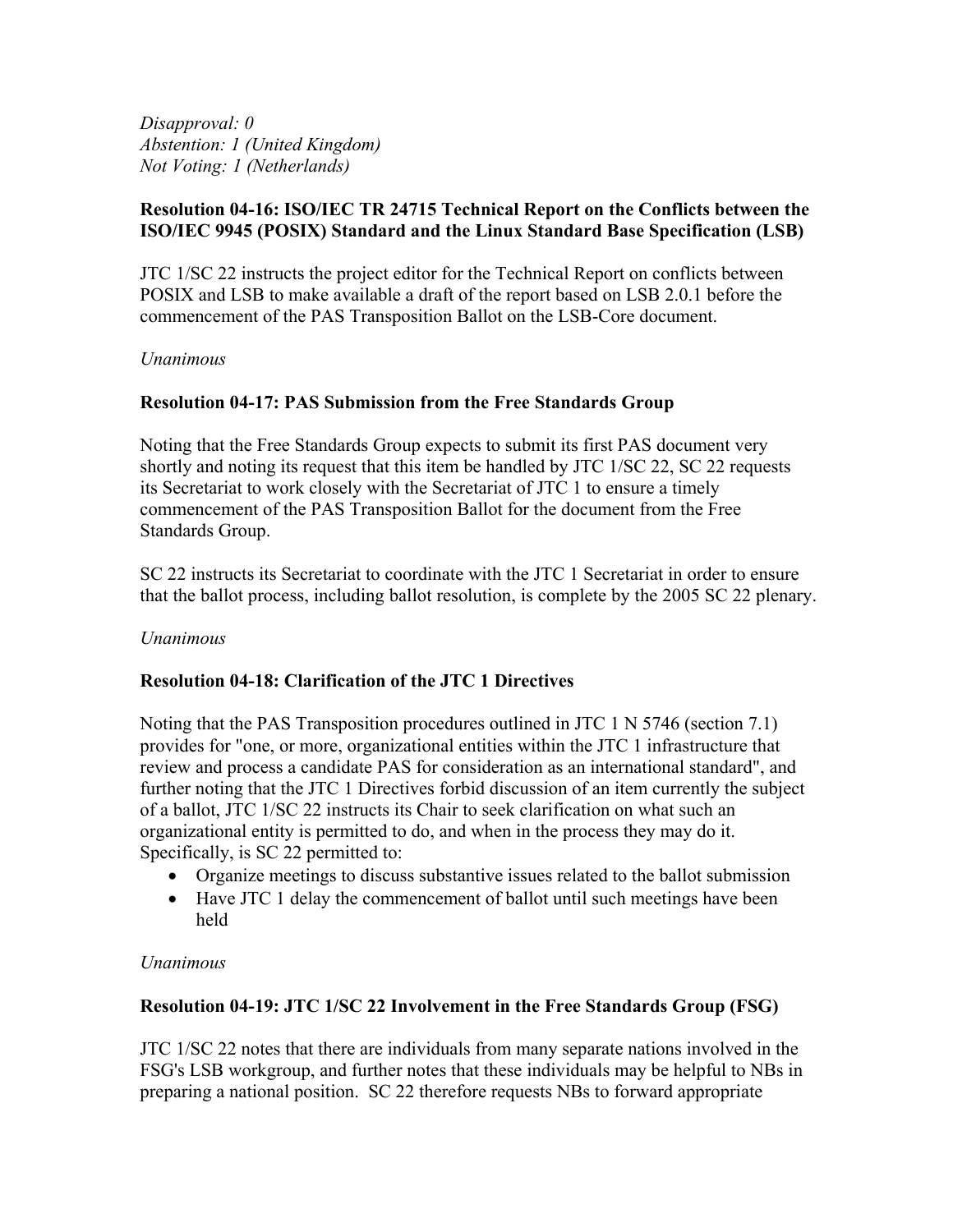contact information for the NB subgroup that handles the PAS Transposition Ballot from the FSG to the FSG liaison officer (Nick Stoughton: nick@freestandards.org). The purpose of this is so that these individuals involved in the LSB workgroup may make contact with their appropriate NB organization for the purpose of assisting preparation of that NB's position. SC 22 further directs its FSG liaison officer to request that FSG forward such contact information to its membership.

# *Unanimous*

# **Resolution 04-20: Creation of SC 22 Advisory Group for POSIX**

Whereas maintenance and revision of POSIX-related work now takes place in the Austin Group, and no technical work has occurred directly within JTC 1/SC 22/WG 15 for at least four years, and whereas the JTC 1 Directives allow for assignment of project maintenance responsibilities to the project editor, SC 22 takes the following actions:

1. Disbands SC 22/WG 15 (POSIX)

2. Assigns all of SC 22/WG 15's responsibilities and remaining projects to SC 22 for completion or cancellation under the guidance of the respective project editors.

3. Creates a POSIX Advisory Group within SC 22 to monitor POSIX-related activities

4. SC 22 directs the POSIX Advisory Group to make recommendations to SC 22 how:

- SC 22 can be involved in POSIX-related activities
- organizational representation within the Austin Group should be handled
- such representation will report to SC 22 on Austin Group activities

Initial recommendations shall be made to SC 22 in time for action at the 2005 SC 22 Plenary.

5. SC 22 appoints Nick Stoughton as the Interim Organizational Representative to the Austin Group and Keld Simonsen as the Alternate Interim Organizational Representative until SC 22 acts on the recommendations.

6. Directs the Chair of SC 22 to appoint a leader of this Advisory Group, with such leader serving at the Chair's pleasure. Such leader shall report periodically, but at least at each SC 22 plenary, to SC 22 on the progress of the Advisory Group and recommendations for SC 22 action.

7. Membership of the POSIX Advisory Group shall be as per clause 2.5.4 of the JTC 1 Directives. SC 22 instructs the POSIX Advisory Group to invite liaisons from the Free Standards Group, the Open Group, and the IEEE to the first meeting of the group.

# *Unanimous*

# **Resolution 04-21: Creation of Internationalization Rapporteur Group (I18NRG)**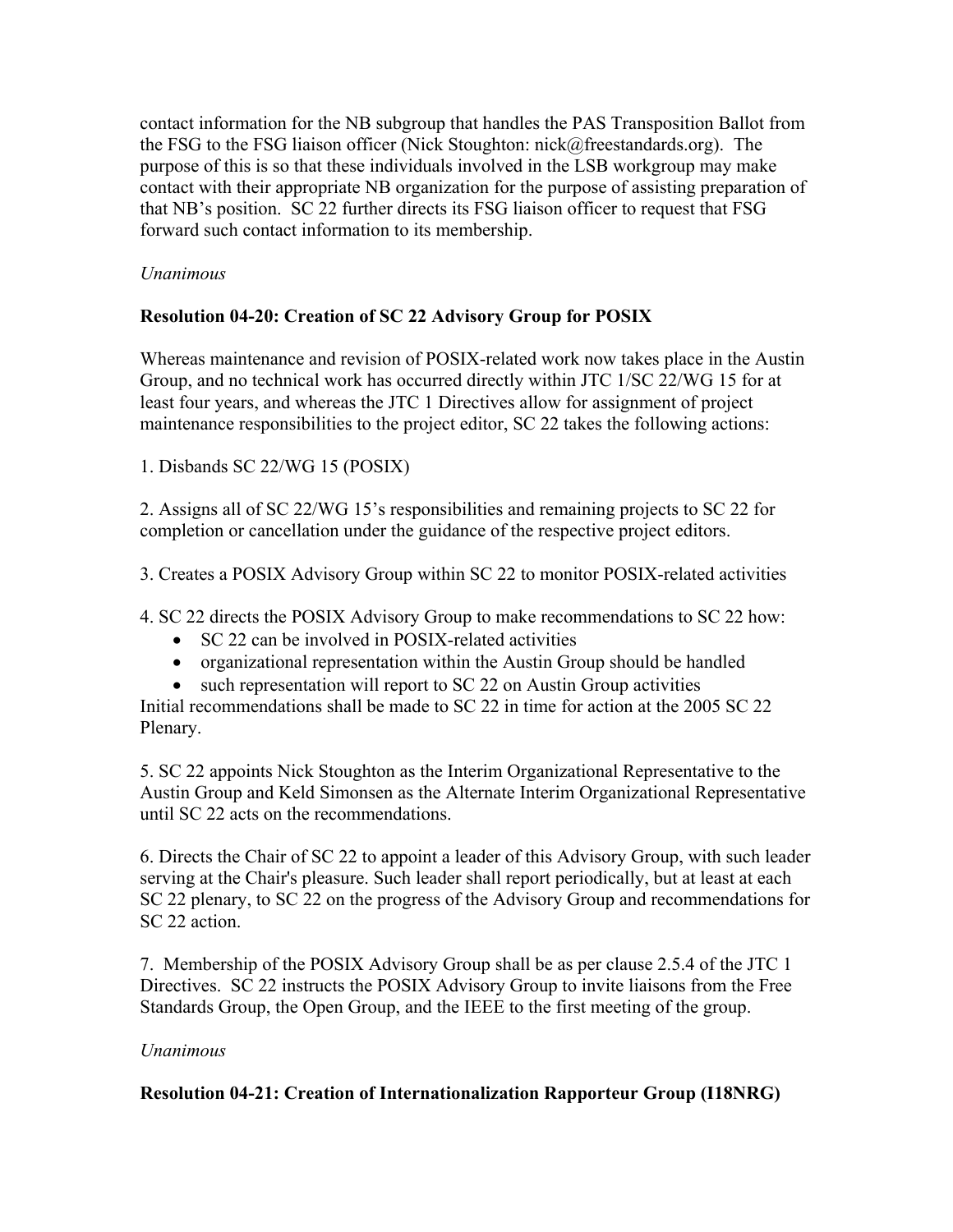Whereas JTC 1/SC 22 notes that the current progression of Internationalization (i18n) issues within SC 22 have failed to meet expectations

and whereas SC 22 notes that its WGs have not been effectively using the expertise available within its current structures on Internationalization issues,

SC 22 takes the following actions:

1. Disbands SC 22/WG 20;

2. Assigns all of WG 20's responsibilities, including liaisons and remaining projects, to SC 22 under the guidance of the respective project editors;

3. Directs the SC 22 Chair to ensure that i18n issues are explicitly addressed during each plenary meeting;

4. Establishes an Internationalization Rapporteur Group (IRG) and, in light of JTC1 Directives and Resolutions on i18n, instructs it to:

- Review the existing SC 22 i18n-related projects
- Canvass SC 22 WGs and SC 22 National Bodies to determine their current and future i18n requirements
- Research extra-SC 22 activities related to i18n
- Recommend to SC 22
	- $\circ$  How non-project activities related to i18n should be managed within SC 22, specifically recommending the organizational changes required to ensure good coordination and progress in i18n issues
	- o How existing WG 20 development projects and maintenance activities should be managed
	- o Identify any new i18n projects needed, and how i18n requirements can be achieved within SC 22 or by SC 22 in conjunction with other standards bodies and JTC1 subcommittees;

5. Directs the SC 22 Chair to appoint a lead rapporteur for the I18NRG;

6. Directs the lead rapporteur to schedule the first meeting of the I18NRG (note invitation from Canada, Denmark and Japan); and

7. SC 22 reminds the lead rapporteur of section 7.7.1 of the JTC 1 Directives regarding attendance at meetings. The lead rapporteur is instructed to consider and accept, at his discretion, requests from other interested parties inside and outside the JTC 1 organization in order to create a balance of interests.

# *Unanimous*

# **Resolution 04-22: JTC 1/SC 22 Plenary for 2005**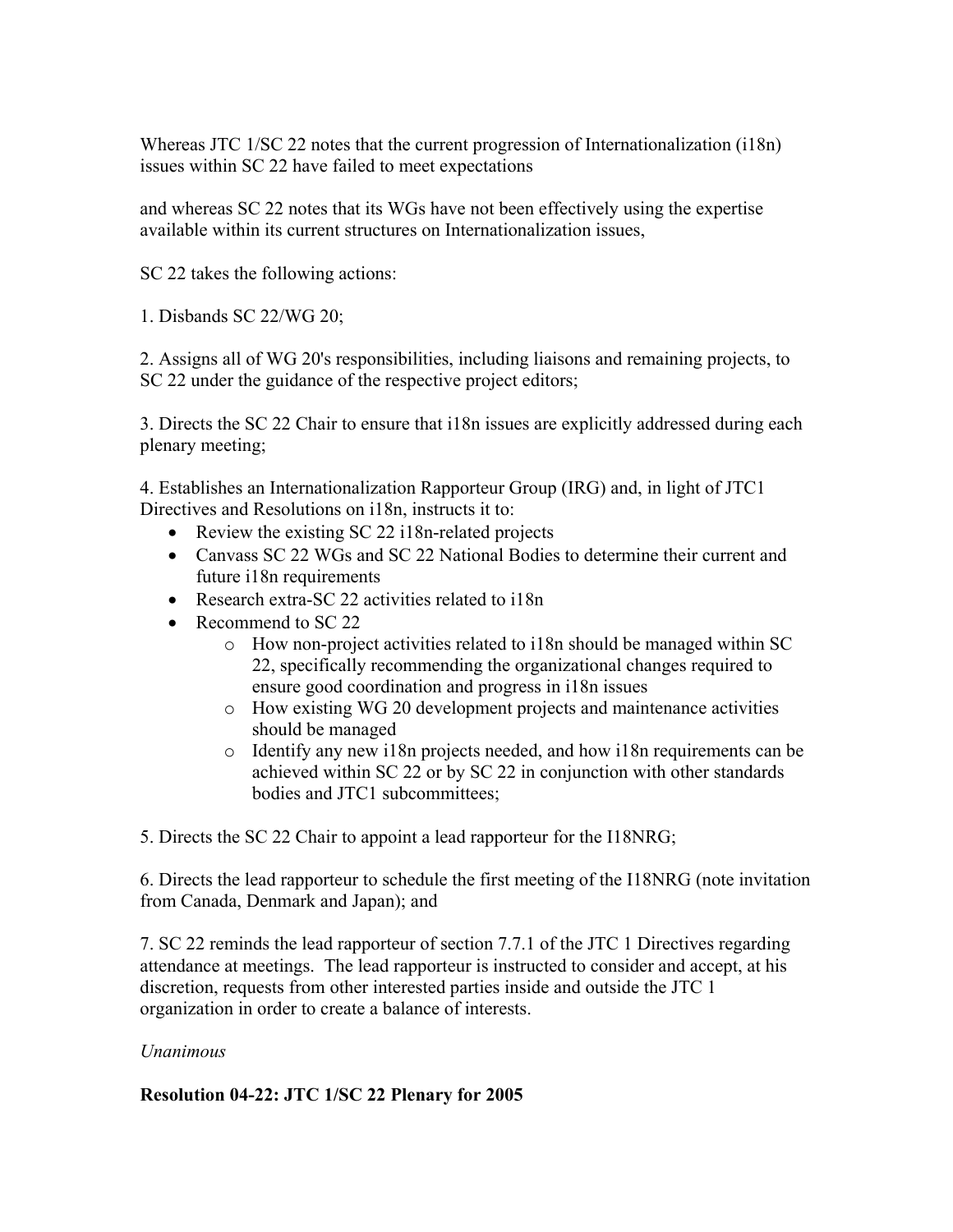JTC 1/SC 22 thanks Canada for its generous offer to host the 2005 Plenary and is pleased to accept the offer. The Plenary is scheduled in Mt. Tremblant, Quebec for 29 September-3 October 2005.

#### *Unanimous*

### **Resolution 04-23: Future JTC 1/SC 22 Plenaries**

JTC 1/SC 22 thanks the UK for its offer to host the 2006 SC 22 Plenary and is pleased to accept the offer. SC 22 encourages national bodies and liaison organizations to volunteer to host future SC 22 plenaries.

#### *Unanimous*

### **Resolution 04-24: Acknowledgements from the Ad Hoc on Future Directions of SC 22**

JTC 1/SC 22 thanks the following members for their participation in the Ad Hoc on Future Directions of SC 22: Toshi Kurokawa, Akio Kido, Shizuo Goto, Katsuhiko Kakehi, Dave Anglin, Lee Dickey, Stephen Michell, G. Matthew Rice, Keld Simonsen, John Benito, Rex Jaeschke, Jon Diamond, Nick Stoughton, Kwanghae Oh, and John Hill.

#### *Acclamation*

# **Resolution 04-25: Acknowledgements from the Ad Hoc on the Future of SC 22/WG 15 and SC 22/WG 20**

JTC 1/SC 22 thanks the following members for their participation in the Ad Hoc on the Future of SC 22/WG 15 and SC 22/WG 20: Rex Jaeschke, Jon Diamond, Nick Stoughton, Keld Simonsen, Matthew Rice, Stephen Michell, Dave Anglin, Katsuhiko Kakehi, Toshi Kurokawa, Kwanghae Oh, Shizuo Goto, Kiyoshi Ishihata, Jonathan Hodgson, and Don Schricker.

#### *Acclamation*

#### **Resolution 04-26: Acknowledgments from the Ad Hoc on Linux**

JTC 1/SC 22 thanks the following members for their participation in the Ad Hoc on Linux: John Benito, Rex Jaeschke, Jon Diamond, Nick Stoughton, Keld Simonsen, Matthew Rice, Stephen Michell, Dave Anglin, Katsuhiko Kakehi, Toshi Kurokawa, Kwanghae Oh, Shizuo Goto, and Kiyoshi Ishihata.

#### *Acclamation*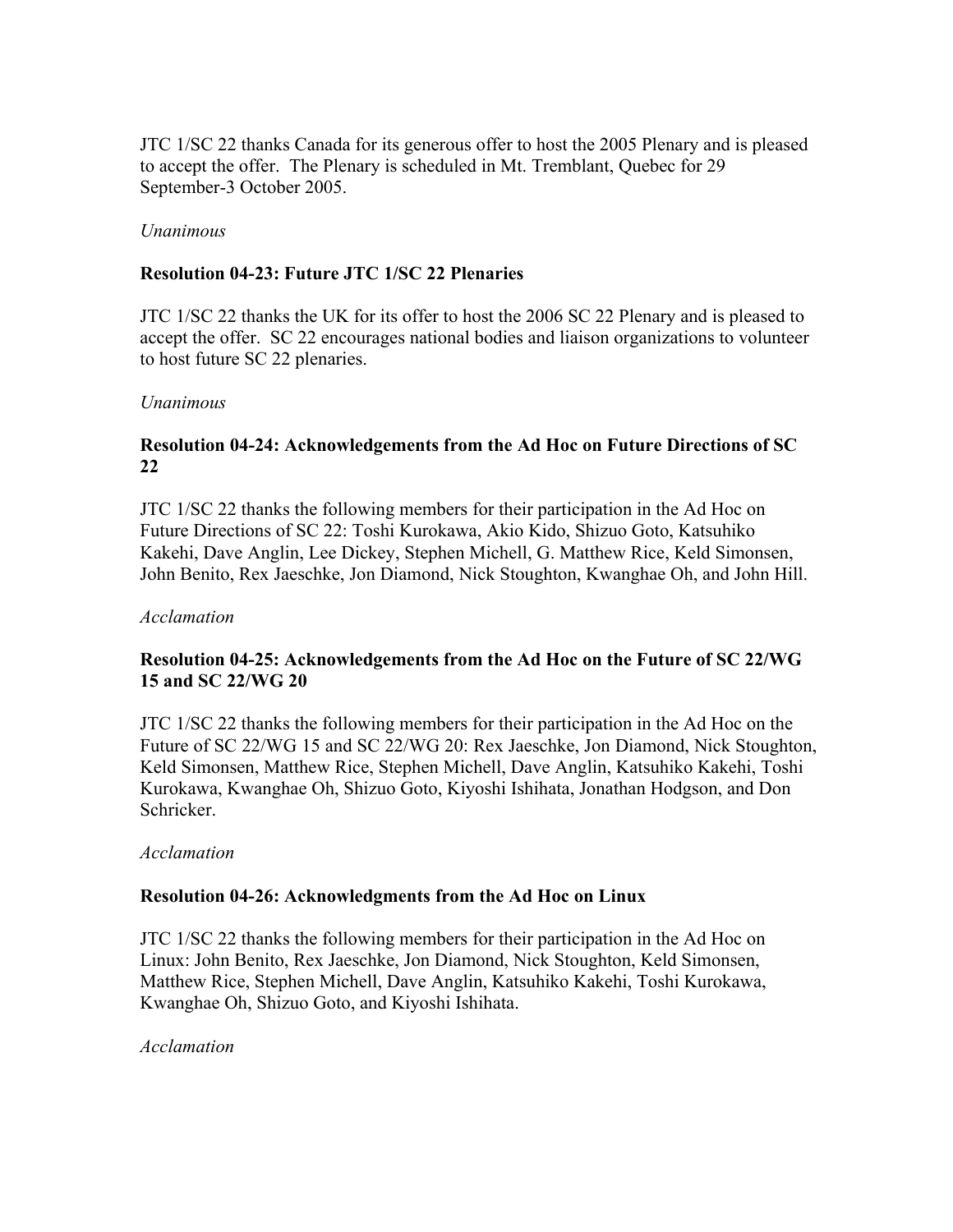# **Resolution 04-27: Appreciation: Conveners and Recording Secretary of Ad Hoc Groups**

JTC 1/SC 22 expresses its gratitude to its Plenary Ad Hoc Conveners: Jonathan Hodgson (Future Directions of SC 22), John Benito (The Future of WG 15 and WG 20), and Akio Kido (Linux) for a job well done. SC 22 also expresses its gratitude to its Recording Secretary for the Ad Hoc on the Future Directions of SC 22, Sally Seitz.

#### *Acclamation*

### **Resolution 04-28: Appreciation: Convener of Linux Rapporteur Group**

JTC 1/SC 22 expresses its gratitude to the Convener of the Linux Rapporteur Group, John Hill for his leadership of the group.

#### *Acclamation*

### **Resolution 04-29: Appreciation: Current and past members of SC 22/WG 15 (POSIX)**

JTC 1/SC 22 expresses its gratitude to all current and past members of SC 22/WG 15 for their contributions towards the success of standardization of POSIX.

#### *Acclamation*

### **Resolution 04-30: Appreciation: Current and past members of SC 22/WG 20 (Internationalization)**

JTC 1/SC 22 expresses its gratitude to all current and past members of SC 22/WG 20 for their contributions towards the success of internationalization-related standards and technical reports.

#### *Acclamation*

#### **Resolution 04-31: Appreciation: Katsuhiko Kakehi**

JTC 1/SC 22 expresses its gratitude to Katsuhiko Kakehi for his years of service and numerous contributions to SC 22 as head of the Japanese delegation.

#### *Acclamation*

#### **Resolution 04-32: Appreciation: ISO/IEC 2382 (Vocabulary)**

JTC 1/SC 22 expresses its gratitude to Roger Scowen for his work in investigating and reporting (SC 22 N 3784) to JTC 1/SC 22 on ISO/IEC 2382 (Vocabulary) and its maintenance.